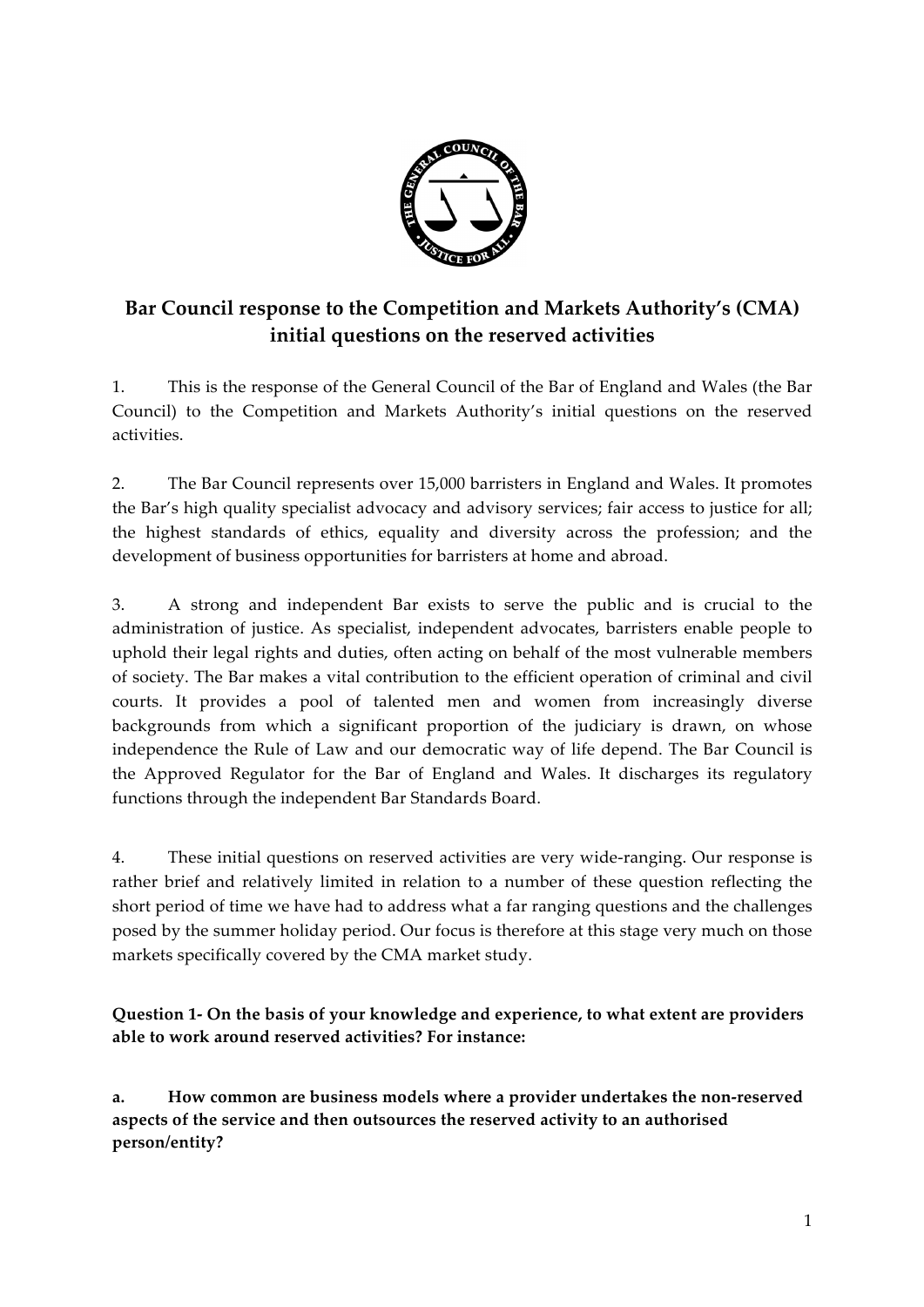5. As the vast majority of barristers in private practice (i.e. not those working for employers in non-authorised bodies) engage primarily in legal activities – both reserved and unreserved – related to disputes and litigation, our in-depth knowledge is limited.

6. Moreover, as a right of audience is required in relation to advocacy involved in litigation, it is inevitable that any person instructing a barrister to provide advocacy services must be authorised to conduct litigation (another reserved activity) or be exempt from authorisation. This inevitably – and rightly – restricts the circumstances in which barristers' services will be engaged by providers of non-reserved activities.

7. With that qualification, and from such information as we do have, we suggest that providers are well able themselves to engage in unreserved activities while outsourcing reserved activities. We draw that conclusion from the following sources.

8. The Bar's traditional way of working itself involves one reserved activity (advocacy) being outsourced by providers who are authorised to provide other reserved activities (typically, but not exclusively, solicitors). In this sense, the legal services market has long worked well with outsourcing. Related to this, it is commonplace for authorised legal practitioners also to seek legal advice from barristers, whether in the context of disputes/litigation or not. That advice may be related to other reserved activities (such as in relation to a conveyancing transaction) or to activities, which are unreserved (the simple giving of legal advice to clients).

9. The same happens among solicitors themselves. In particular, small solicitors' firms – who may themselves undertake no reserved activities other than those related to documents – may outsource litigation to larger or specialist firms.

10. The fact that this works well in all of those contexts indicates that there is no reason to anticipate any barriers to the outsourcing of reserved legal activities by non-authorised providers. Indeed, so far as the Bar is concerned, this can be seen to have been happening in recent decades in two particular areas – licensed access work and public access work – and there are also many situations in which a need for reserved legal activities only arises at a late stage, at which point those activities are outsourced. We propose to explain these situations in a little more detail. On this basis, we would regard the types of situation raised in question 1(a) as commonplace. In short, reserved legal activities are often provided by individuals within a team of providers, most of whom are providing only unreserved services (but which may include legal advice, at least at a basic level).

# Public access work

11. An end client may instruct a public access barrister for reserved activities such as advocacy or unreserved legal advice. It is common, if the case becomes litigious, for the lay client to conduct their own litigation. This division of work typically arises when a barrister is not authorised to conduct litigation. As there is no professional client to conduct litigation on the client's behalf in public access cases, we understand that it is common for the lay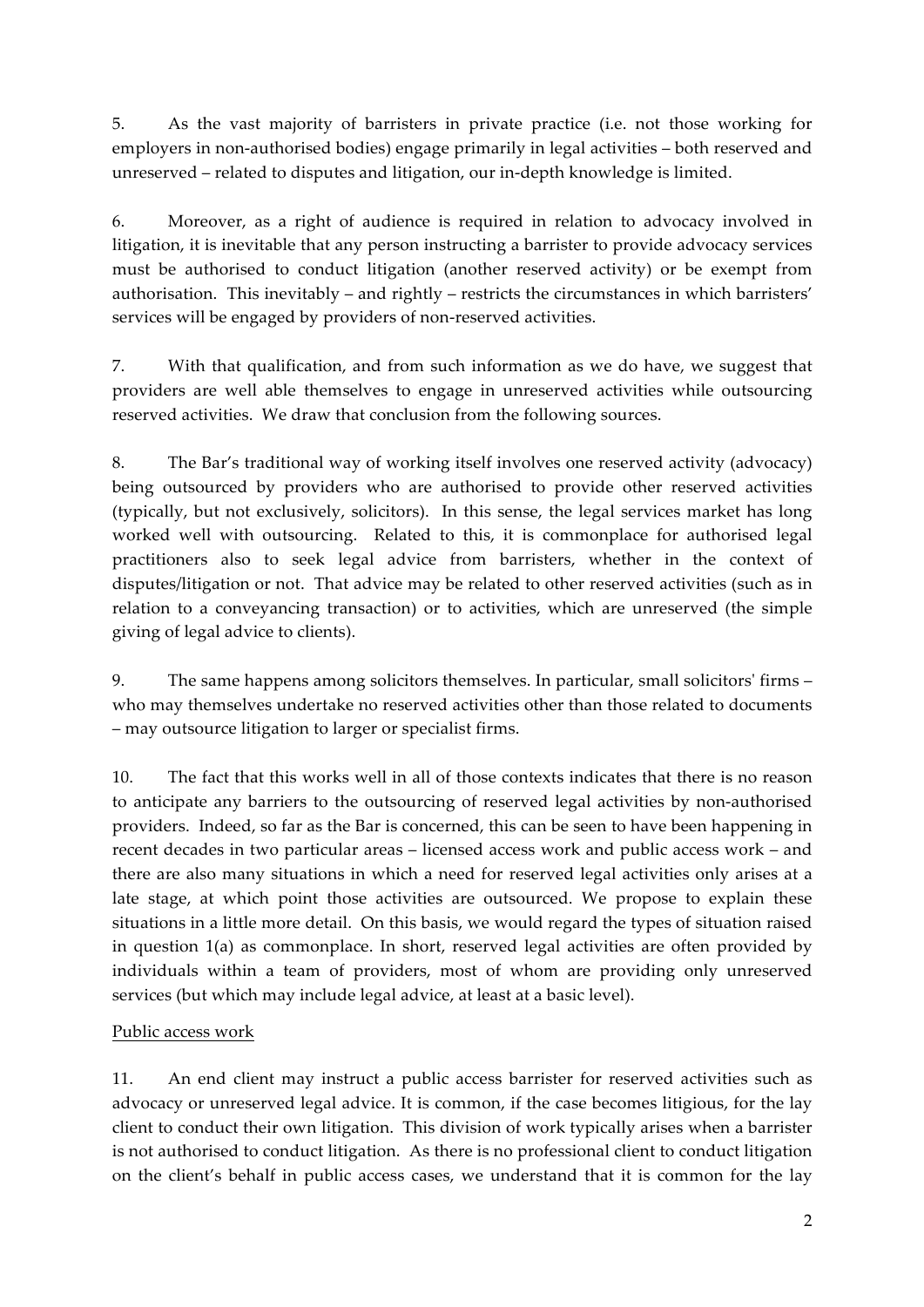client to undertake this reserved activity on their own behalf (often, but not necessarily, with the advice and guidance of the barrister). This may be for several reasons, but will typically be because the client is an experienced litigator (particularly in the case of corporate or public authority clients) or is seeking to keep costs low and wishes to instruct a barrister for discreet pieces of work in an unbundled way, but does not wish to instruct a litigator to handle the entire case. Approximately one third of practising barristers<sup>1</sup> are currently accredited to undertake public access work<sup>2</sup>, but fewer than one tenth of these  $(5\%$  of practising barristers) are authorised to conduct litigation<sup>3</sup>. Barristers do not acquire automatic rights to conduct litigation when they obtain a practising certificate, but must acquire an extension to their practising certificate to undertake such work. Those accredited to conduct litigation are often also public access accredited, and the extension allows them to provide the full range of services to clients. That said, the majority of barristers do not have such an extension (out of choice). As a result, it is common for a client to instruct a barrister for advisory or advocacy services and for the lay client to conduct their own litigation.

12. Clients are able to conduct their own litigation by virtue of an exemption in the Legal Services Act 2007. Further, they will be required to do so if they have not instructed a solicitor to undertake the work and the barrister does not have the litigation extension to their practising certificate. A barrister cannot conduct litigation on the lay client's behalf without BSB authorisation, as that would be both a criminal offence and a breach of the provisions of the BSB Handbook.

13. Certain functions that a public barrister will undertake for their client will be ancillary to the conduct of litigation. For instance, many barristers draft correspondence on their lay clients' behalf. *Agassi v Robinson4* makes it clear that correspondence during litigation does not itself amount to the conduct of litigation.

14. However, just because the lay client is undertaking the formal 'conduct of the litigation' (i.e. the reserved activities involved in this) does not mean that the lay client will necessarily be doing so without additional assistance from a provider of unreserved activities. For example, third parties may be employed to provide assistance with identifying and preparing documents for disclosure. Those third parties might be brought in by the client when needed, or might have a larger role: for example, the third party may offer its unreserved activities (e.g. through a website) and offer also to assist the client in identifying suitable lawyers (particularly, a public access barrister) as and when needed. The client may, thus, engage the third party first, who will then provide litigation support services throughout the duration of a dispute. We understand that such business models already exist, but the market is still in the early stages of development. In a similar vein, we understand that some public access barristers may already employ, or have arrangements

 

<sup>&</sup>lt;sup>1</sup> i.e. those with current practising certificates.

<sup>2</sup> 5,558 barristers had public access accreditation on 02.09.2016.

<sup>3</sup> 562 barristers were authorised to conduct litigation on 02.09.2016.

<sup>4</sup> *Agassi v Robinson* [2005] EWCA Civ 1507.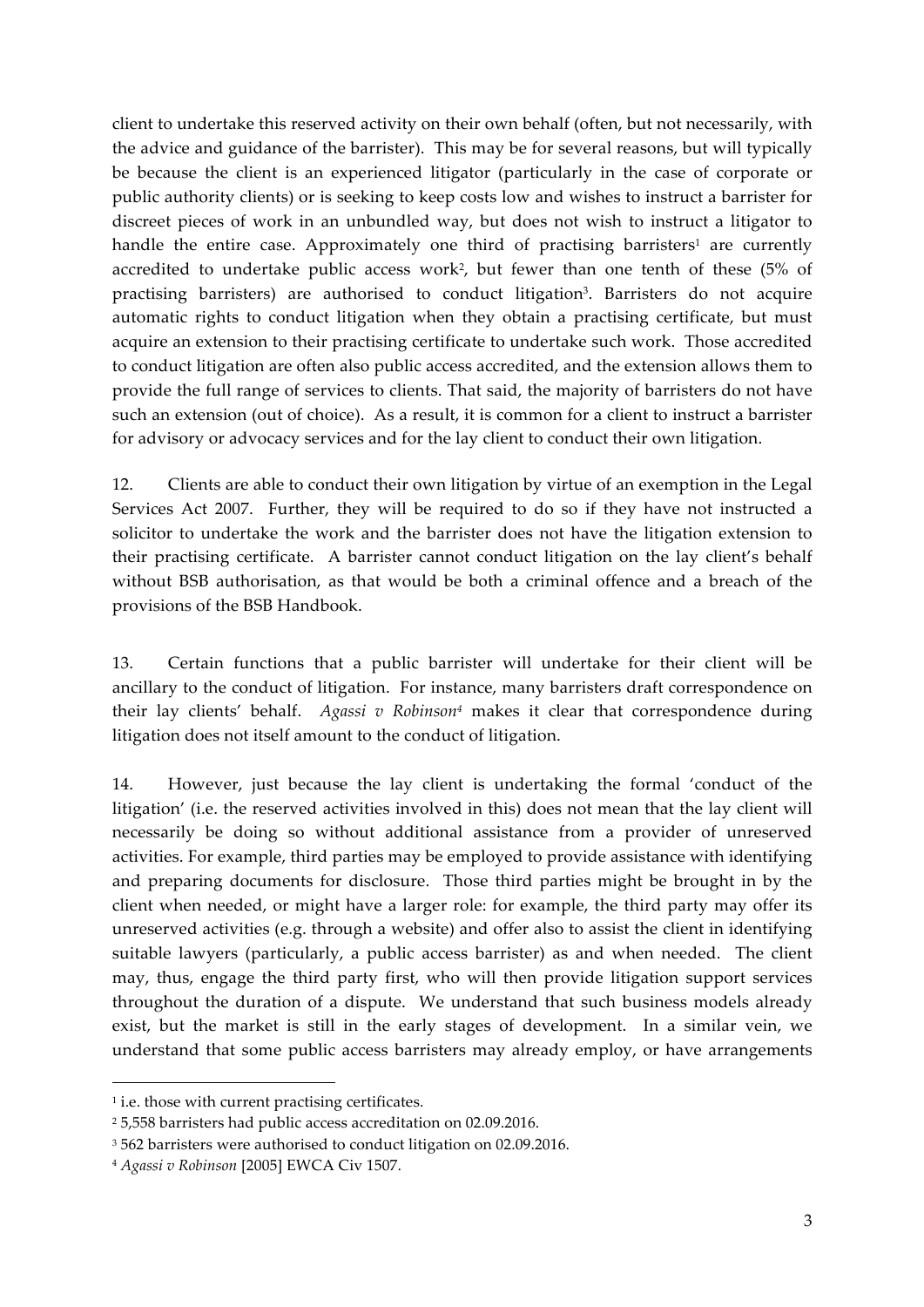with, others to provide unreserved activities to barristers' clients, particularly as regards litigation support; and if such arrangements are not already in place, we are aware that there are barristers who are considering such arrangements. There is no reason to believe that there are any unnecessary barriers to such arrangements, or that they undermine the provision of – or need for – the reservation of key legal activities.

#### Licensed access work

15. The Bar's Licensed Access scheme covers disputes/litigation, but it works much more widely. Further information about licensed access can be found in our original submission<sup>5</sup> to the CMA. It may be of assistance for us to expand on this.

16. Members of certain professional bodies such accountants, architects and engineers or those with a license from the BSB are automatically able to instruct any barrister directly for certain types of work connected to their own professional work. So, typically, an accountant might instruct a barrister for tax advice or other legal advice, a surveyor might instruct a barrister to provide legal advice or to conduct advocacy at a hearing (e.g. an arbitration hearing) which does not require a right of audience, and a planning professional might instruct a barrister to speak at a planning committee meeting or appeal hearing.

17. Where a right of audience is required, a barrister would need to be authorised to conduct litigation, or instructed by an authorised or exempt litigator, but either way the public access rules allow this to take place with the continued involvement of nonauthorised service providers. The client may instruct the barrister directly, or through those service providers as intermediaries, so long as the client conducts the formal aspects of the litigation.

# More generally

<u> 1989 - Jan Samuel Barbara, margaret e</u>

18. Similarly – but both within and outside the sphere of licensed access work – we know of plenty of situations in which a matter may become the subject of litigation after a long period during which only non-reserved activities have been provided.

19. In these situations, the provider of unreserved activities is likely to be involved in the decision to instruct lawyers, and in advising the client on the choice of lawyer. Whether the instruction of the lawyer is then, strictly, by the client or the provider may matter little, and is of little consequence as regards the CMA's competition remit.

20. Just one example, flowing from one of those given above, will illustrate this. A planning application may have been through several stages, and even hearings (e.g. at a planning committee meeting or appeal hearing), outside the sphere of reserved legal

<sup>5</sup> Paragraph 8, Bar Council (2016) Bar Council response to the Competition and Markets Authority Legal Services Market Study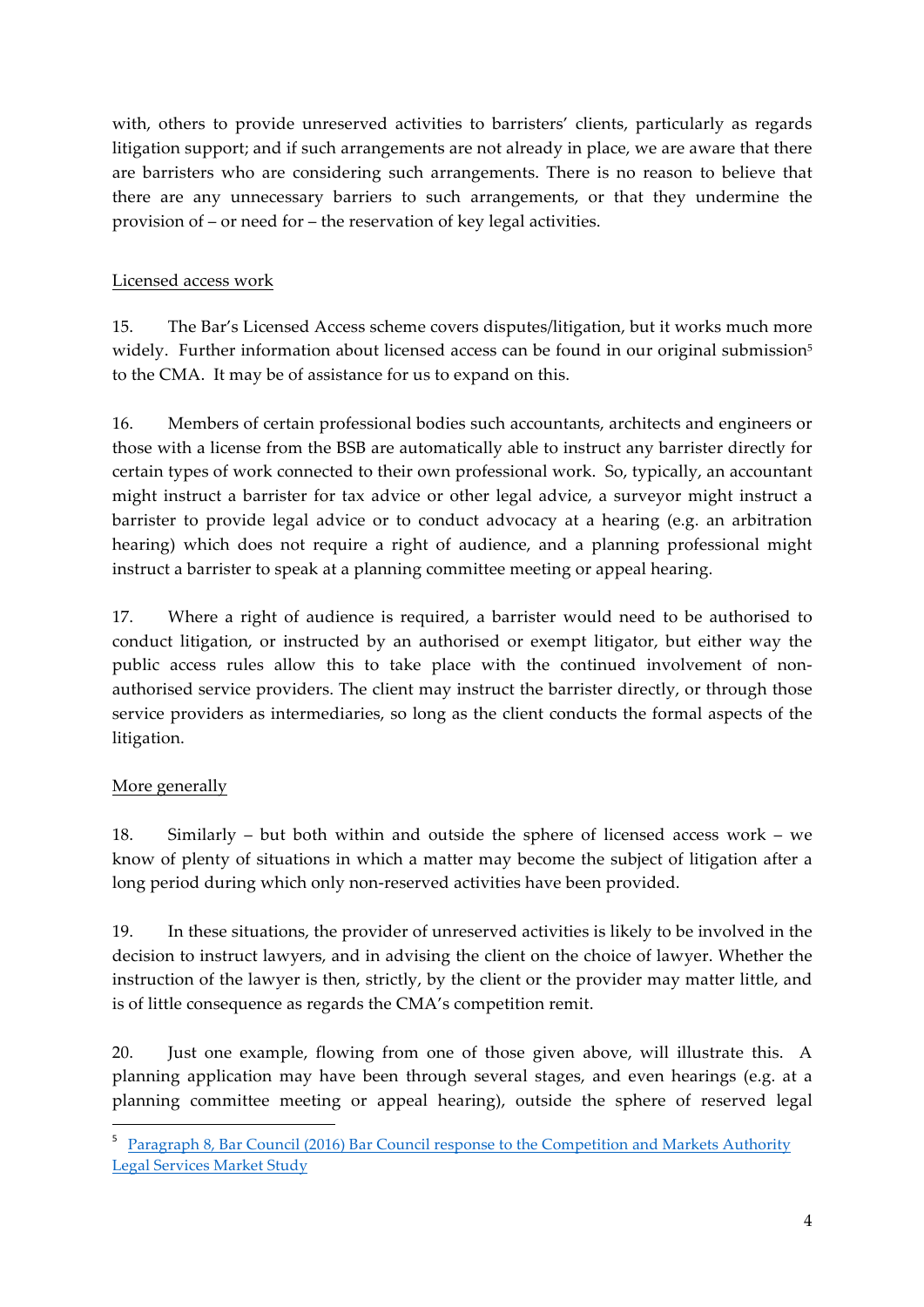activities, and with legal advice being provided either by a lawyer and/or one or more other professionals. An appeal or judicial review application may then need to be made to a court or tribunal which will involve reserved legal activities: the exercise of rights of audience, and possibly also the conduct of litigation. In practice, the same team will continue with the case, and while a solicitor and barrister may already have been involved, this will not necessarily be so: many such cases would be dealt with by other planning professionals. A barrister alone (if authorised to conduct litigation) or a barrister and an authorised litigator will be instructed to deal with the court proceedings in one of the ways indicated above, while the existing team continues to provide their other, non-reserved services. This type of situation is commonplace.

#### **b. How common are business models where a provider undertakes the non-reserved aspects of the service and then has the client undertake the reserved activity on their own behalf.**

21. We repeat what we have said in answer to question 1(a) above.

#### **c. Are you aware of any other techniques for circumventing the current reserved activities?**

22. We are not entirely clear on what the CMA intends by the term 'circumventing the current reserved activities.' The term 'circumvent' suggests deliberate (and illegitimate) evasion of the law, which could involve the commission of a criminal offence. The examples that we have provided above are all perfectly legitimate and permissible under the Legal Services Act 2007.

23. We intend to focus on the right of audience in particular in our answer to this question, as this is the reserved activity that is of greatest relevance to the Bar. We will look at rights of audience conferred by statutes other than the Legal Services Act, and comment very briefly on the operation of 'McKenzie Friends' and so-called 'solicitors' agents'.

#### **Other statutes**

24. There are other statutory provisions that do not emanate from the Legal Services Act, which nevertheless confer a right to undertake a reserved legal activity. Sometimes this right is conferred on persons who are authorised for the purposes of the Legal Services Act, but on occasion it applies to persons who are unauthorised. For example, all barristers who are employed by the Crown Prosecution Service and who are Crown Prosecutors have a right to conduct litigation that derives from the Prosecution of Offences Act 1985 as opposed to the Legal Services Act 2007. Another example is s.223 of the Local Government Act 1972, which enables a duly authorised officer of a local authority to prosecute or defend in a magistrates' court. Such provisions might in one sense 'circumvent' the Legal Services Act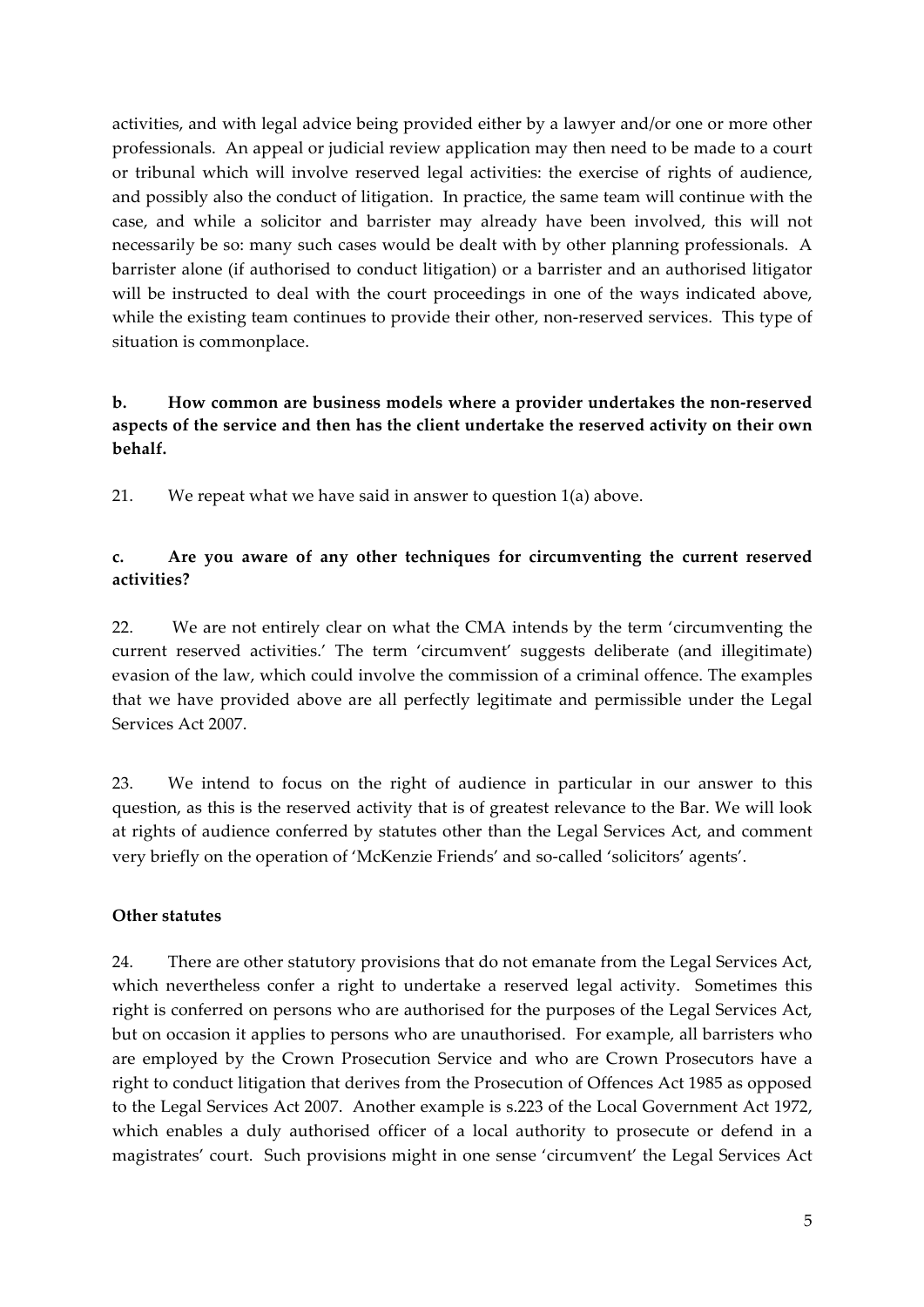insofar as such officers are not required to have practising certificates, yet are legally enabled to exercise rights of audience by virtue of these other statutes.

#### **Paid 'McKenzie Friends'**

25. The Bar Council considers that the support offered by individuals who act as a 'McKenzie Friend' in a voluntary capacity, providing moral support to a litigant, taking notes and generally assisting with case papers and organisation, have an important function in the justice system. There has been an increase of individuals seeking to fulfil this role (largely as a result of the radical legal aid cuts), but who charge for their services. Where legal services are paid for or offered in a 'professional' capacity, and particularly where an individual seeks to exercise a right of audience, however, the Bar Council strongly believes that these services are best provided by people who are qualified, subject to professional regulation and hold professional indemnity insurance.

26. Paid McKenzie Friends do not appear to fall within any of the exemptions in the Legal Services Act. The Legal Services Institute<sup>6</sup> makes the point that:

'The expectation seems to be that anyone who exercises rights of audience (other than a litigant in person) will be appropriately qualified, and so there is no exemption in respect for someone appearing 'otherwise than for, or in expectation of, any fee, gain or reward.' However, judicial discretion will exist to allow a friend to represent a party without payment.'

On this interpretation, paid McKenzie Friends also do not appear to be within the spirit of what is intended by the provisions of the Legal Services Act.

27. Paid McKenzie Friends are a particular problem in those areas impacted by the withdrawal of legal aid e.g. family and social welfare case. The Judicial Executive Board (JEB) has issued a consultation paper proposing reforms to the existing guidance for 'McKenzie Friends<sup>7</sup> to which the Bar has responded in detail<sup>8</sup>.

#### **The So-called 'solicitors' agents'**

<u> 1989 - Jan Samuel Barbara, margaret e</u>

8

28. The Bar Council has received reports and anecdotal evidence from members of the Bar that where individuals are appearing in court as so-called 'solicitors' agents' there is

<sup>7</sup> Reforming the Courts' Approach to McKenzie Friends

<sup>6</sup> Legal Services Institute (2010) '*The Regulation of Legal Activities – History and Rationale.'*

https://www.judiciary.gov.uk/publications/consultation-reforming-the-courts-approach-to-mckenziefriends/

http://www.barcouncil.org.uk/media/472412/bar\_council\_response\_to\_proposals\_to\_reform\_the\_cour ts\_\_approach\_to\_mckenzie\_friends.pdf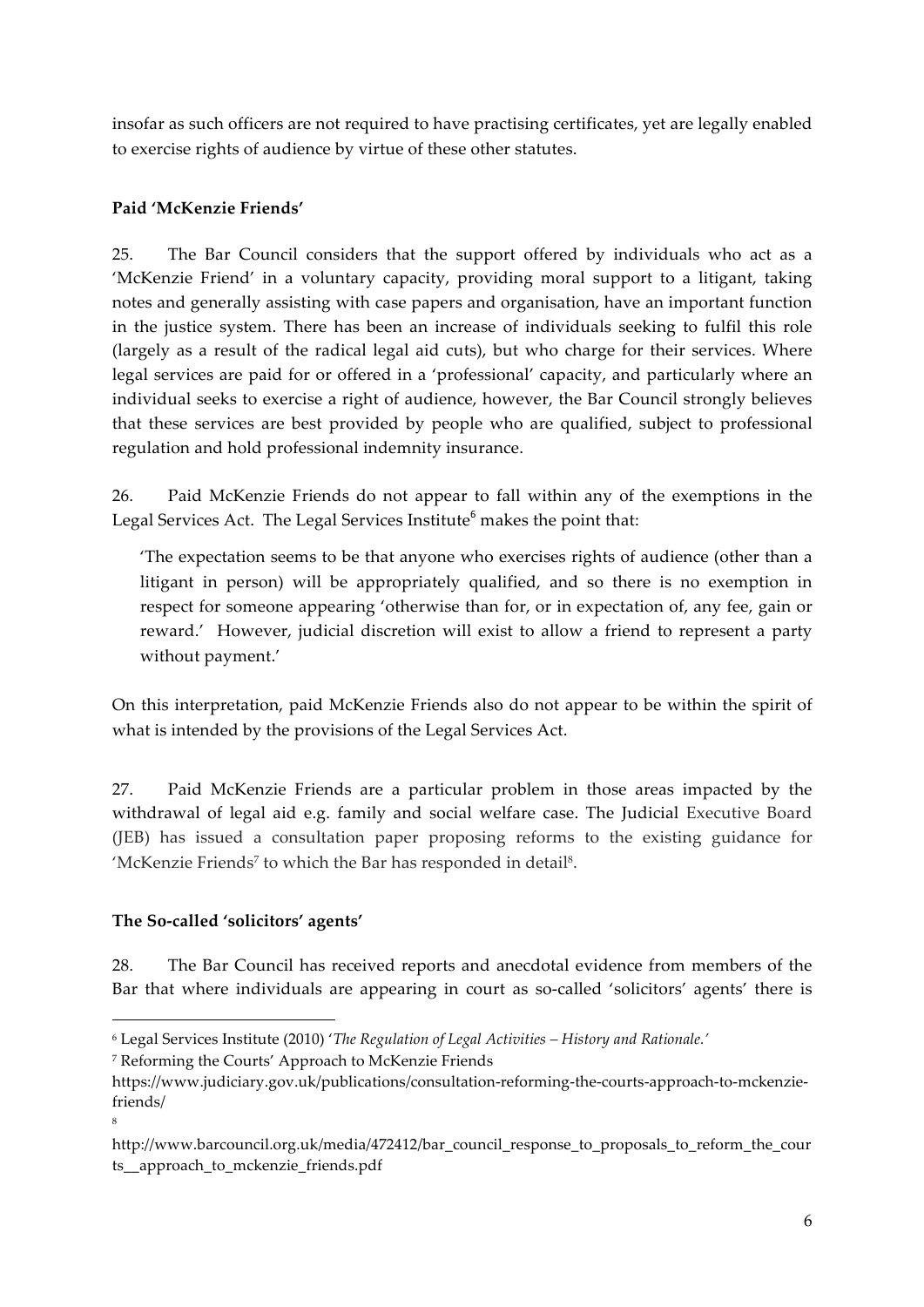often uncertainty as to whether or not these individuals are acting contrary to the requirements of the Legal Services Act 2007. This is a serious concern as where an individual does act contrary to the requirements it would involve the commission of a criminal offence.

29. The Bar Council has produced a detailed guidance note<sup>9</sup> for unregistered barristers to help to provide some clarity on this issue (and to which we refer as setting out our concerns). The Bar Council and the Personal Injury Bar Association wrote to the Civil Rules Procedure Committee about this issue. We had become aware of the increasing use of socalled 'solicitor's agents' to conduct advocacy in open court at Stage 3 personal injury quantum hearings under the applicable Pre-Action Protocol; that is to say where liability is no longer in issue but the parties are unable to reach agreement as to the appropriate level of damages. We suggested that it was anomalous for an unqualified advocate to act in these circumstances and suggested a clarifying amendment to the Civil Procedure Rules.

30. To address this issue, judges need at least to be provided with sufficient information about advocates appearing before them to make informed decisions about the advocates' rights of audience. Where a member of the judiciary grants a right of audience and there are concerns about the individual's entitlement to act, the matter should be reported to either the Council of Circuit Judges or the Association of District Judges as appropriate.

31. The issue of the right of audience of these so-called 'solicitors' agents' was recently considered in the case of *McShane v Lincoln<sup>10</sup>* in the county court. In his judgment, the District Judge found that hearings 'in chambers' refers to hearings in private, that by exercising a right of audience a 'solicitor's agent' is not assisting with conduct of the litigation, and that the 'solicitor's agent' is not being supervised by an authorised person. Accordingly, the advocate in that case had no right of audience for the hearing in question.

32. The Bar Council has no wish to prevent businesses from providing legal services in ways that comply with the requirements of the Legal Services Act 2007. There is a need, however, to ensure that:

- Individuals recruited to work as so-called 'solicitors' agents' are aware of when they have a right of audience and when they do not;
- Businesses (particularly authorised litigators) using such 'solicitors' agents' are aware of the limitations created by the operation of the Legal Services Act 2007;
- Judges are mindful of the need to ensure that individuals appearing before them do in fact have a right of audience; and
- Where there are concerns about the existence of a right of audience, these are reported to relevant regulatory and/or representative bodies.

<u> 1989 - Jan Samuel Barbara, margaret e</u>

<sup>9</sup> Available here: http://www.barcouncil.org.uk/media/404046/acting\_as\_a\_solicitor\_s\_agent.pdf

<sup>10</sup> *McShane v Lincoln (*Birkenhead County Court, 28 June 2016) (unreported)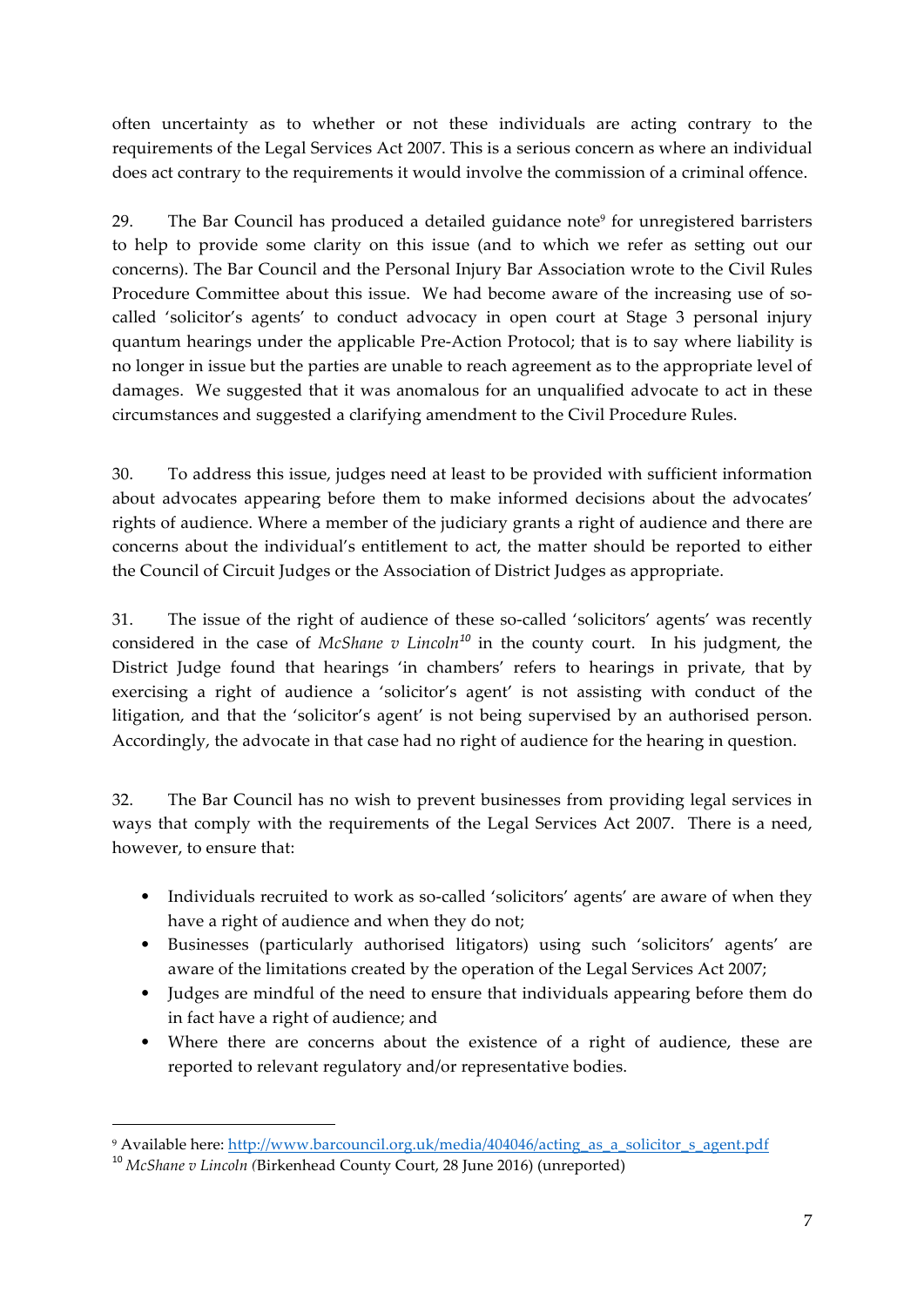**Question 2- In what way do the business models outlined above affect competition between different types of providers in the legal services sector? How successful are the business models outlined above when competing with providers who can directly undertake the required reserved activity? Do these business models possess any particular competitive advantages or disadvantages in comparison to other providers?**

33. Public access barristers (the model referred to above) retain the same competitive advantages as the self-employed Bar in general. We set out these advantages in our earlier response to the CMA. To summarise, these advantages include: low overheads, adherence to high ethical standards and the ability to take on unbundled work with ease.

**Question 3- What has been the effect of previous regulatory reforms that have added to the types of providers that can undertake certain reserved activities in certain instances? For example:**

#### **a. The entry of ICAEW-regulated firms and practitioners who may undertake probate activities**

34. We do not have any comments that we wish to make.

# **b. The entry of CLC-licensed probate practitioners who may undertake probate activities**

35. We do not have any comments that we wish to make.

#### **c. The entry of CLC-licensed conveyancers in the conveyancing sector**

36. We do not have any comments that we wish to make.

37. We would observe, however, that (anecdotally) some have suggested that there has been a loss of residential conveyancing expertise, of the sort necessary to identify and address more complex issues in a conveyancing transaction, as well as a shrinking of the numbers of solicitors firms engaging in conveyancing work. If so, then one factor influencing this may be that market prices for conveyancing are at a level which is too low to retain such specialist expertise within that market, particularly if the number of transactions has reduced. Low prices may also contribute to lower levels of due diligence, and less attention to detail, in ordinary transactions.

#### **d. The ability of solicitor advocates to provide advocacy services in the higher courts**

38. There is limited evidence of the impact of this in that part of the civil sphere which involves the exercise of rights of audience in the higher courts. The Bar continues to carry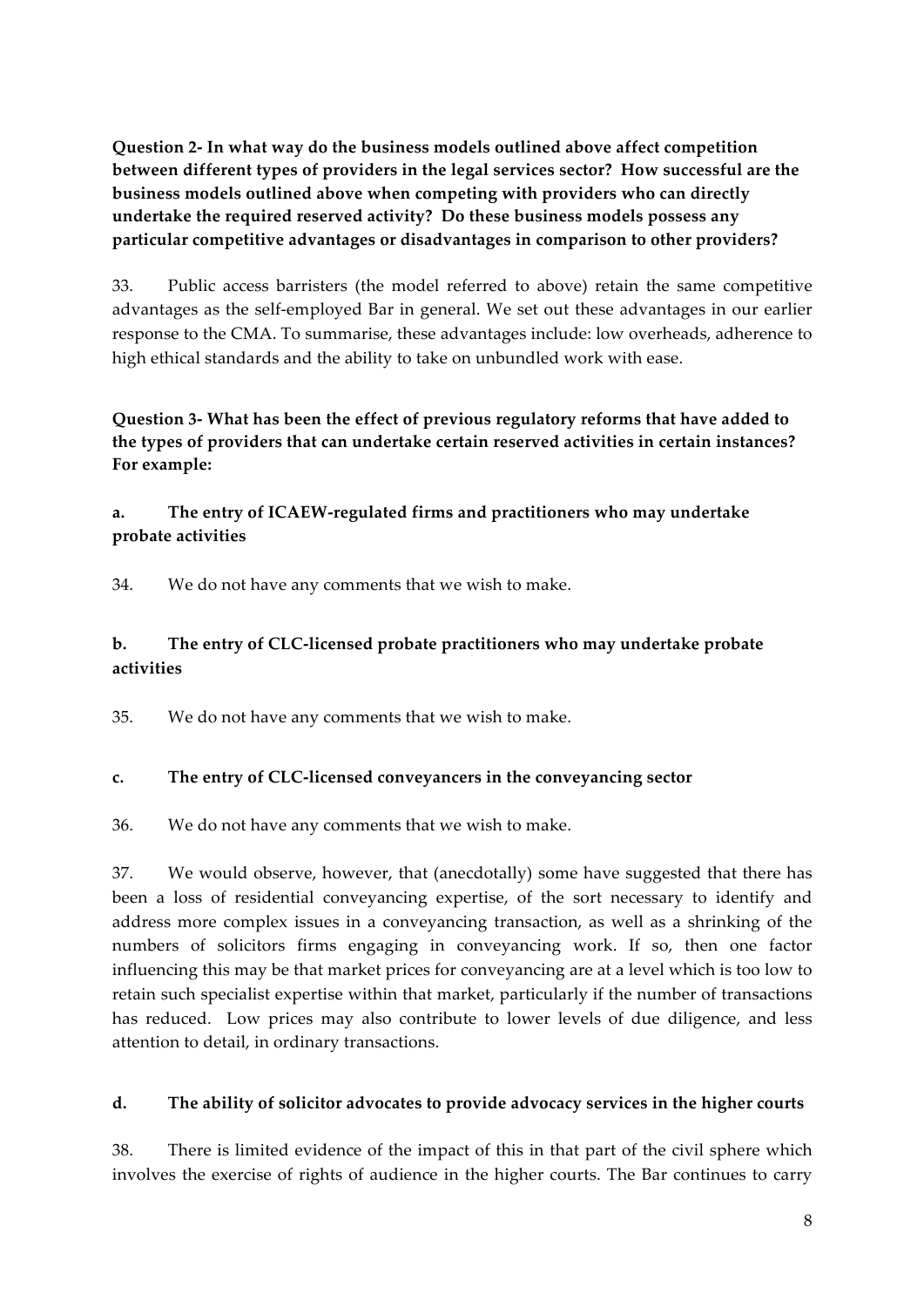out the vast majority of this work in the higher courts, reflecting a highly competitive market where decisions as to which advocate to instruct are very largely made based on an informed choice on quality and price.

39. As stated in earlier responses to the CMA, the Bar Council is of the belief overall that the referral model continues to be the most efficient business model for clients, enabling targeted access to a wide range of competing specialist legal advice and advocacy services. This model provides the consumer with access to the best specialist advocate in any particular field irrespective of whether the consumer goes to a smaller high street solicitor's firm or to a larger national firm in the first instance.

40. Very different issues arise in the context of criminal Crown Court advocacy where the Bar Council has considerable concerns regarding the operation of the market and the quality of advocacy. However, we do not understand the CMA currently to be considering this area in their market study, but would be able to expand if this was considered to be relevant.

41. There is also a concern regarding the payment of referral fees, and the taking of additional fees by intermediaries. We have previously set out our concerns that referral fees undermine the proper working of a sustainable and ethical legal services market dedicated to serving both client interests and the public interest in our detailed responses to the CMA Legal Services Market Study and to the CMA follow up questions $11$ .

# **e. The ability of non-employed barristers to conduct litigation**

42. There are currently only 562 barristers authorised by the BSB to conduct litigation. As barristers have only been able to apply for an extension to their practising certificates since 2014, it is too early to say what the impact of the reform will prove to be.

# **How have these (and any other relevant) reforms affected competition, consumer protection and public interest considerations in legal areas relevant to these activities?**

43. We refer, in the limited time available to respond to what it a very wide-ranging question, to our above responses. We do not have any further comments that we wish to make at this time.

# **Question 4- How do the current reserved activities affect:**

<u> 1989 - Jan Samuel Barbara, margaret e</u>

**a. the quality of service provided to consumers by authorised persons?**

# **b. the price of services provided to consumers by authorised persons?**

<sup>11</sup> Paragraph 42 Bar Council (2016) Bar Council response to the Competition and Markets Authority market study and paragraphs 8-28 Bar Council (2016) Bar Council response to the Competition and Markets Authority follow-up questions on the legal market study.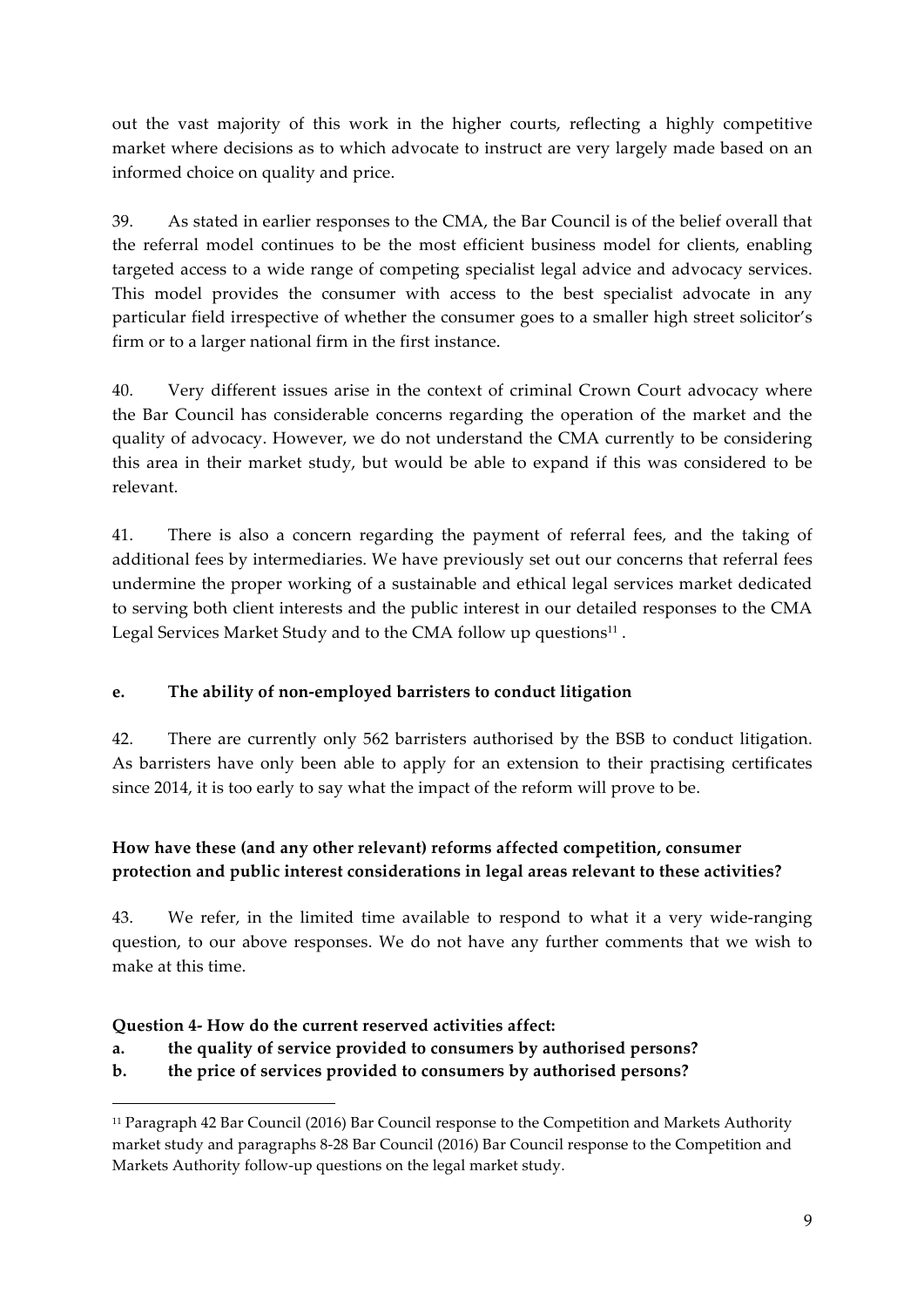44. These are very wide-ranging questions; too wide-ranging to enable us to respond as effectively as we would wish at such short notice, even less so during the summer holiday period.

45. These questions also seek to treat all of the reserved activities in the same way, which we believe would be an error: although some are closely related to each other (e.g. the conduct of litigation and the exercise of rights of audience), others operate in different circumstances and context, or have a different role, and may thus have different effects. We shall seek to address this briefly in answer to question 5.

46. Just as importantly, they focus only on two aspects, quality and price, and only on consumers. The reserved activities have additional aspects, which are just as important, and have wider roles. It would be wrong to look at questions of price and quality of services to consumers in isolation. We will seek to address this, too, in answer to question 5.

47. We would also observe that these are questions which relate to areas of legal activity which go well beyond the scope and focus of the CMA's current inquiry, particularly so far as concerns most of the legal services provided by the Bar. With that in mind, we do not propose to try to answer them in any detail, at least at this stage, particularly given the tight time limit on responding.

48. So far as question 4(a) is concerned, we have no doubt that reservation of the current reserved legal activities is a very important factor in securing and maintaining quality of service provided to consumers, alongside securing the other regulatory objectives and the quality of service for all others affected by this (including the courts, the public and those institutions affected by reserved instrument activities). Reservation, in addition to the regulation which flows from it, reinforces the professional principles (identified in the Legal Services Act) which underpin the securing of those objectives, including maintaining proper standards of work (s.1(3)(b)), in a positive and effective way. It also helps to underpin the continuation of the very positive practical effects, which flow from the long-term adherence to the professional principles by the legal profession.

49. So far as question 4(b) is concerned, we propose to focus our answer on only two of the current reserved activities: the exercise of rights of audience, and the administration of oaths.

50. As regards rights of audience, we are not aware of any evidence which shows that, across the market generally, reservation leads in itself to any difference in price. On the other hand, we would accept that, in principle, prices for a particular service might be expected to be somewhat higher if an activity can only be carried out by those who are properly qualified, have the necessary skills, and adhere to standards of quality and ethical behaviour. In essence, we would expect reservation to exclude from the market those who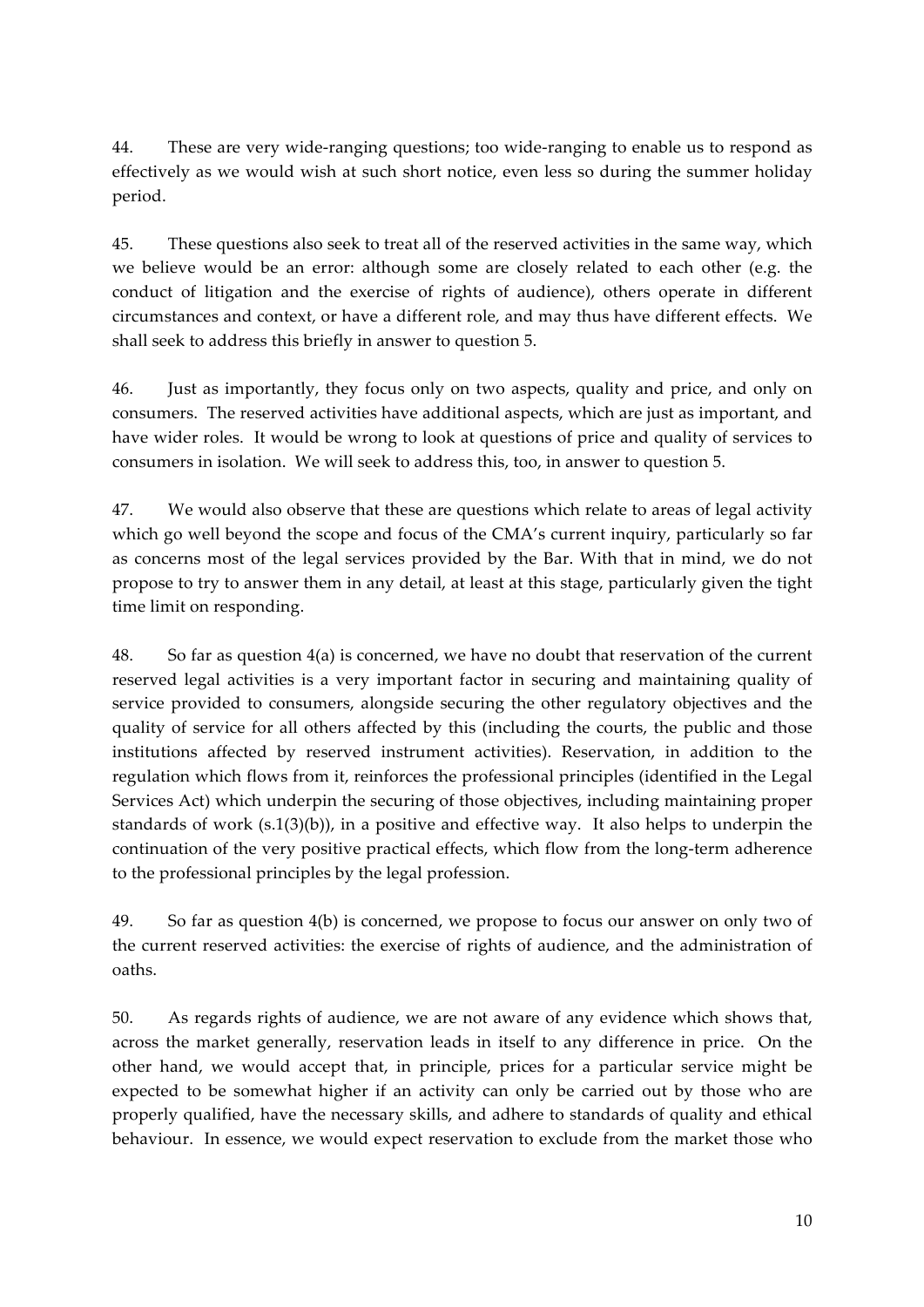do not satisfy these conditions, and thus who cannot provide the necessary quality of service and other requirements needed to fulfil the important regulatory objectives.

51. It is important to note that the cost of advocacy services (where that cost is not fixed, as it is for much of the work funded by legal aid) varies – as it would be expected to do – by reference to a variety of factors, not the least of which are the skill, experience, expertise and reputation of the individual advocate. Advocacy is an individual, personal skill; it cannot be carried out by anyone other than an individual. The market reflects this.

52. The reservation of rights of audience allows readily for extensive, but not excessive, price competition while both preserving quality and promoting the other regulatory objectives. By 'excessive' we mean to such a degree as to result in insufficient quality of service or in too great a risk to other regulatory objectives. Barristers compete against each other (both in other chambers and within their own chambers) to provide advocacy services, and against all others who are authorised to provide these services. They compete on price and on quality in relation to all aspects of their role.

53. In fact, our current perception is that, in several areas, there may already be an oversupply of those authorised to engaged in these reserved activities at the moment, and that this is (as would be expected in an effective, competitive market) leading to ever greater price competition. This indicates that effective competition is in operation, but it also reinforces our view that reservation is not a significant barrier to entry for those who have the ability to provide advocacy services of the quality necessary to achieve the regulatory objectives.

54. The quality of service would be likely to be reduced if rights of audience were not a reserved activity, and there was a free-for-all in advocacy services. Other interests and regulatory objectives, too, would be put at serious risk – a point to which we shall return in answer to question 5 below – and that could also include effective price competition.

55. So far as the administration of oaths is concerned, the cost of this is modest and we do not believe that the price of this service is of concern to consumers.

**Question 5- What harms or risks to clients do the current reserved activities protect against? For instance, how do the reserved activities safeguard (i) consumer protection or (ii) the wider public interest? As presently defined, are the reserved activities effective in safeguarding these concerns?**

56. Again, this is a very wide-ranging issue; too wide-ranging to enable us to respond as effectively as we would wish at such short notice, even less so during the summer holiday period.

57. We have done what we can, however, and would be happy to expand on and add to any of our comments, if that might assist the CMA.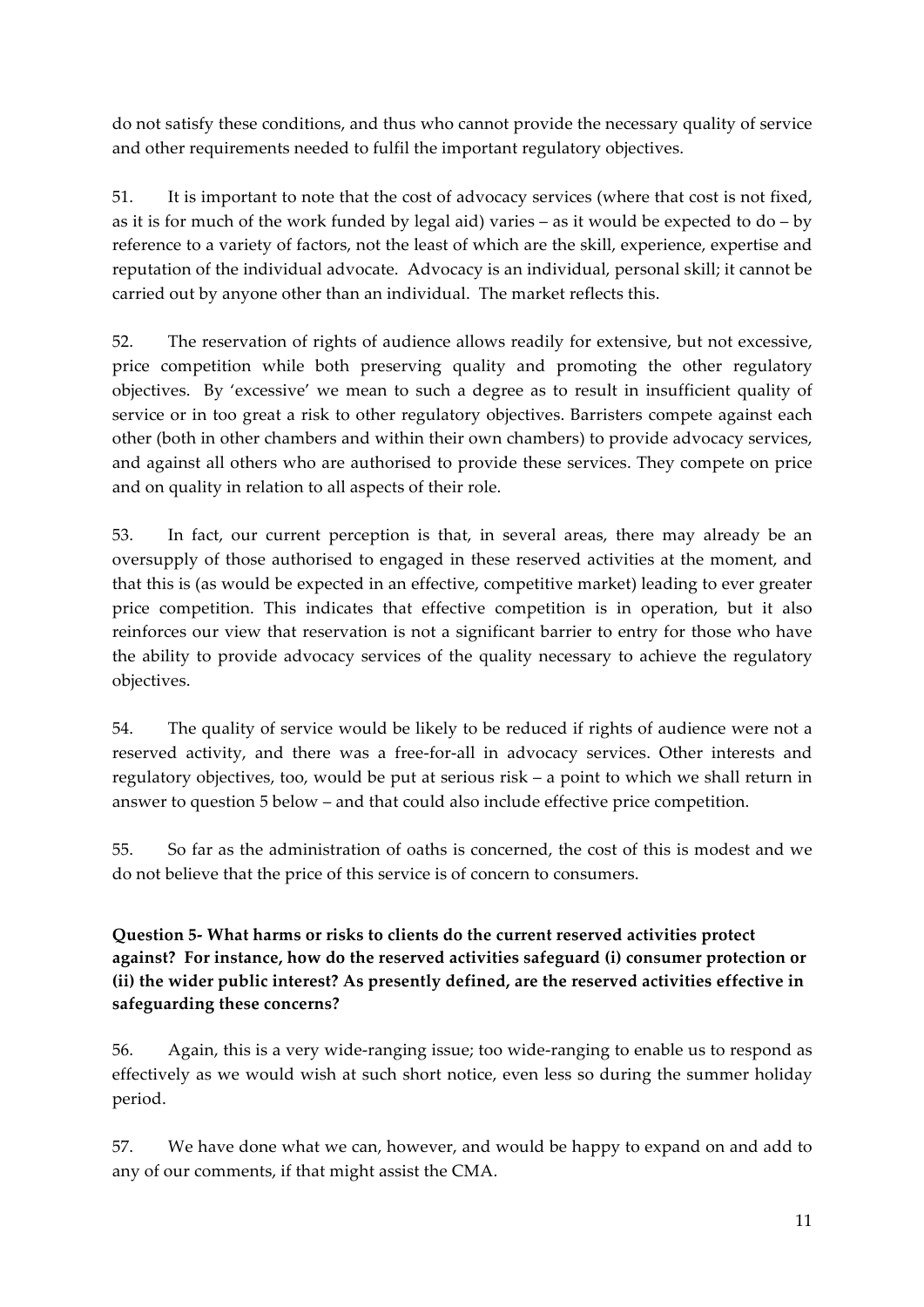58. The reserved legal activities are concerned with promoting the regulatory objectives set out in the Legal Services Act 2007. These derive from the report<sup>12</sup> of Sir David Clementi, with the addition of a general public interest objective, and might be said to express the intention of Parliament (with which we would agree) that promoting the public interest (in all of its facets) is the primary, overarching aim in continuing to reserve these legal activities. Those objectives highlight the fact that there are much wider, public interest related objectives, which extend beyond consumer protection or individual client interests. We strongly support those objectives, which in part speak for themselves but which also underpin the maintenance of the rule of law and its strength in the United Kingdom.

59. The reserved activities are necessary for those regulatory objectives. We propose to give just a few examples of this, without intending to be exhaustive.

60. Our first example concerns the rule of law. The rule of law requires the effective and efficient administration of justice. The reservation of the conduct of litigation, and of right of audience, contributes to this by safeguarding the quality and reliability of those who conduct litigation, and appear as advocates, in the courts. The courts themselves, and the conduct of litigation in those courts, depend on the integrity, honesty, reliability, independence, skills and legal expertise of those involved in these activities. These requirements are reinforced by the imposition on those engaged in these activities of an overriding duty to the court: an important duty, which is critical in balancing the public interest with the best interests of individual clients.

61. Similarly, both the rule of law and the proper administration of justice also depend on a strong, independent, diverse and effective legal profession, and adherence to the professional principles set out in the Legal Services Act 2007. Independence and the professional principles are key parts of this, but they depend on lawyers being able to operate in such a way that independence and those principles can be maintained. They also depend to a significant extent on the existence of an ethical ethos and culture of the legal professions. Competition from those who have no duty to maintain independence, or to honour the professional principles, and neither an interest in doing so, nor a culture of doing so, would be likely to undermine this. We believe that this can be seen to have happened in other fields – in particular, in financial services – in which true professions and embedded ethical cultures have been absent. The reservation of both rights of audience and the conduct of litigation is, thus, essential to these objectives.

62. Those elements all operate in the public interest, and are essential to the public interest. They ensure that, in relation to the critical activities which are reserved to authorised persons, those activities are all carried out in a manner which supports and is consistent with the public interest. They avoid individual client or consumer interests

<u> 1989 - Jan Samuel Barbara, margaret e</u>

<sup>12</sup> Sir David Clementi (2004) 'Review of the regulatory framework for legal services in England and Wales.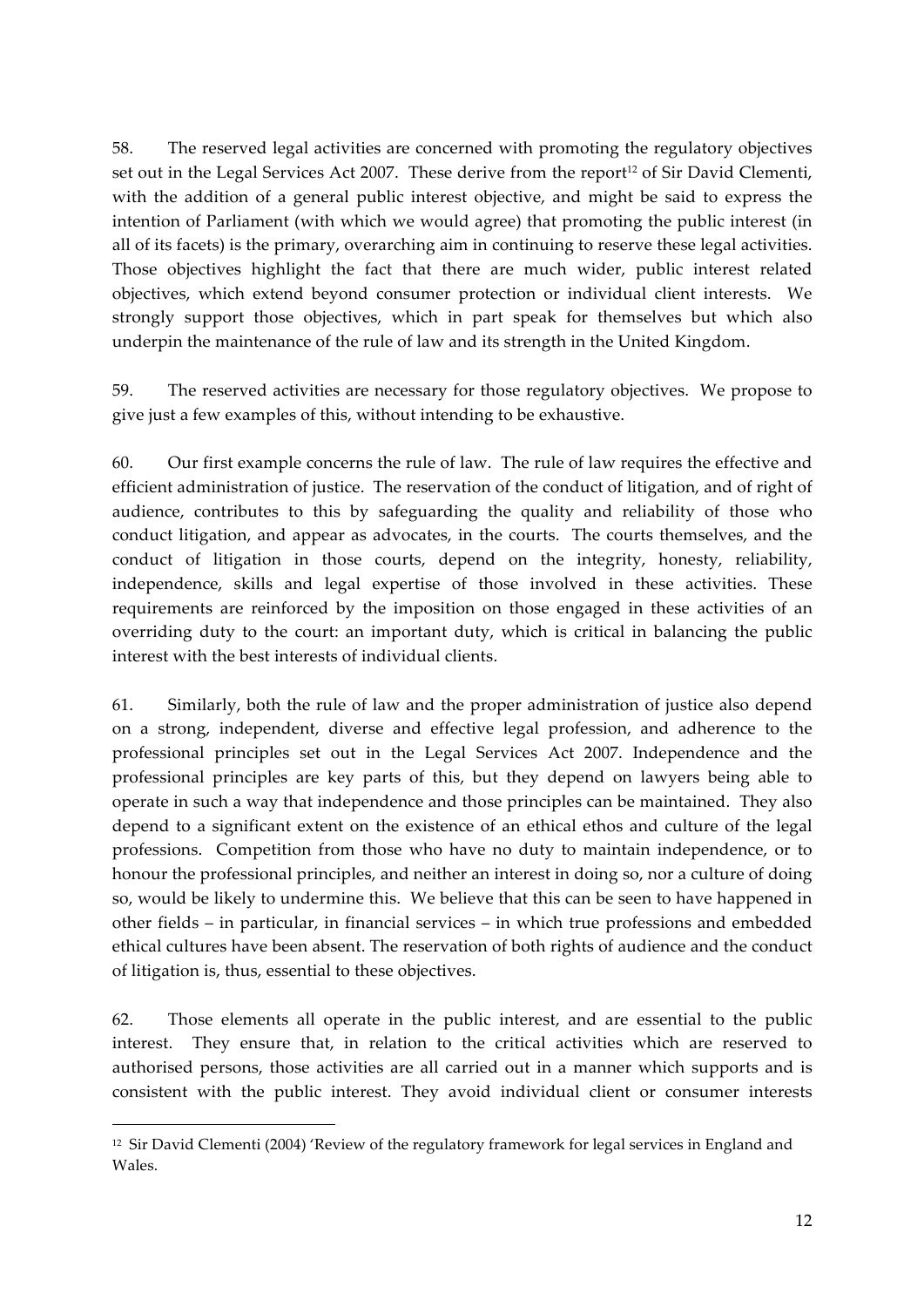holding sway when it would not be in the public interest for them to do so. In the absence of reservation of these activities, the public interest can be expected to be trumped by other interests.

63. A further example concerns the effectiveness, efficiency and integrity of litigation in courts and relevant tribunals. If the conduct of litigation and rights of audience were not reserved legal activities, we believe that there would be a very serious impact on the courts and tribunals. There is ample evidence of the difficulties for the courts that flow from high levels of self-representation by litigants-in-person, clear evidence of similar difficulties poor advocacy, and numerous appeals (successful and unsuccessful) that can be seen to have resulted from such difficulties, or themselves to have been caused by such difficulties (due to hopeless appeals being brought). We believe that if these activities were not reserved, then courts and tribunals would find it very difficult indeed to operate. Competent advocacy, assurance as to the honesty, integrity and public duty of authorised persons conducting cases and litigation before them, and the ability to provide legal expertise, are all critical to the efficient conduct of disputes. These, in turn, are critical to the effective functioning of the judicial system, and in turn to public confidence in it. Regulation of these activities began with the judges themselves, and for good reason. The legal duty to the court – which is a matter of common law, not just statute – is a manifestation of this. The removal of reservation would be likely to be seriously detrimental to the public interest in this respect, and in turn to the interests of litigants themselves.

64. Reservation – together with the professional duties, and regulation, of all activities by those who are authorised to provide the reserved activities (to which we will return below) – also has a critical role to play in relation to the existence and effective operation of Legal Professional Privilege. This privilege, which is the client's privilege, is crucial to the proper administration of justice and to the protection of the human rights of individuals and organisations, and is internationally recognised as so. The effect of the privilege in protecting communications between clients and their lawyers, and the advice given to clients, is generally absolute. Both its importance and its absolute nature mean that it is a privilege which is accorded – and ought to be accorded – only when clients are involved with qualified, authorised lawyers who are subject to the professional principles, both legally and in terms of professional culture and ethos. Reservation of legal activities (particularly the exercise of rights of audience and the conduct of litigation), and the related professional duties and regulation, ensure that the privilege can both exist, work effectively, and be kept within proper bounds in the public interest.

65. Reservation of rights of audience and the conduct of litigation is equally important to consumer protection and competition. To give just a few examples:

(a) It underpins both the quality of service (in all of the aspects which make up a good quality of service) and the ethical basis on which the service will be provided. This can reduce the costs for consumers (and thus promote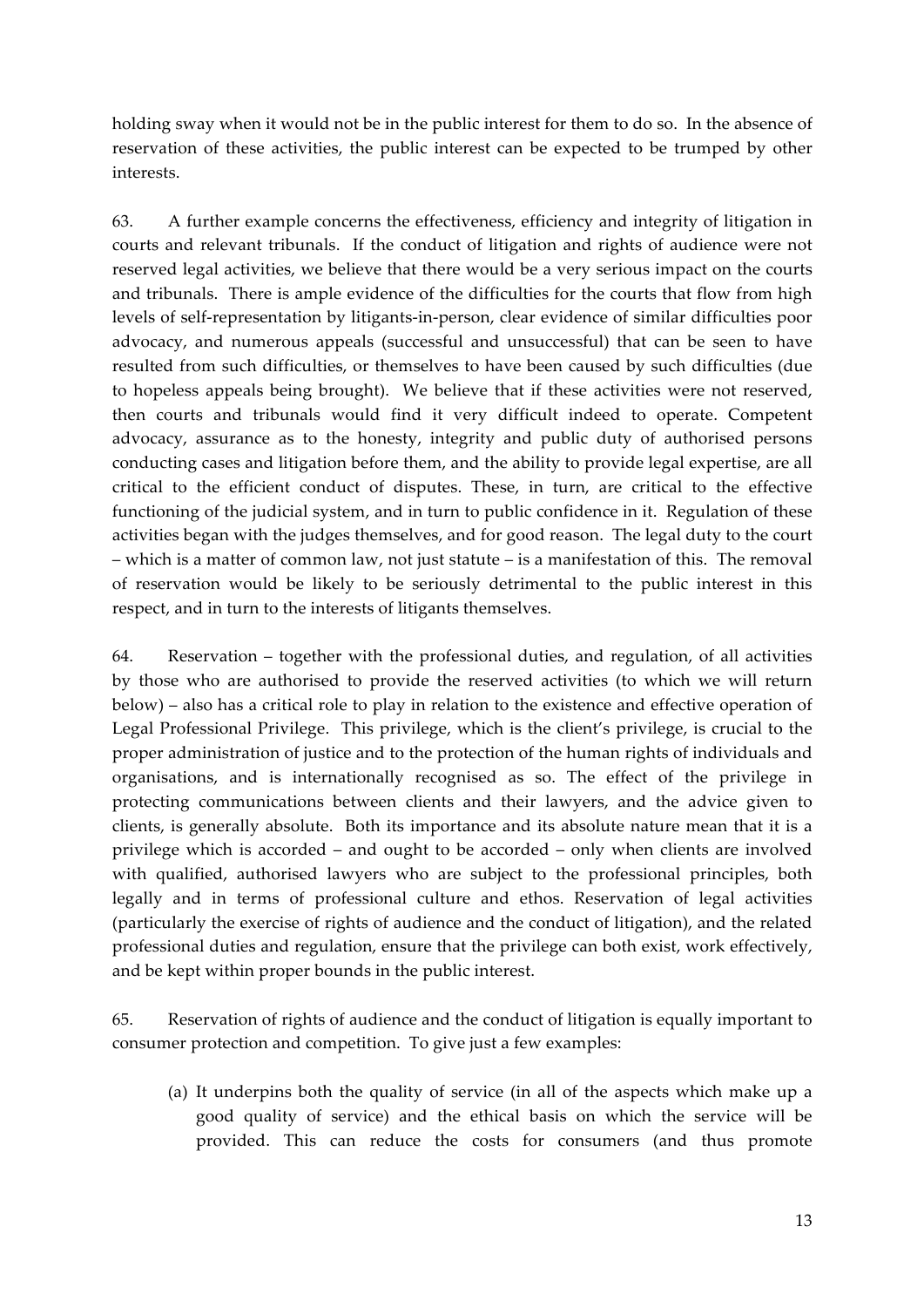competition and access to justice) by providing a level of assurance as to quality and ethics.

- (b) It promotes competition by creating and sustaining consumer confidence in the market for these services, as well as public and judicial confidence.
- (c) It assists in addressing the economically inevitable information asymmetry between lawyers and clients, not least by imposing duties on lawyers to act in clients' best interests (duties which, as we mentioned earlier, are supported and sustained as much by the existence and ethical ethos and culture of the professions as by the existence of regulation).
- (d) So long as the threshold for authorisation is set appropriately which we believe is happening – any barrier to competition which reservation sets is a limited one. There is no barrier to competition between authorised providers and, indeed, competition is fierce, and is being both supported and encouraged by regulation.
- (e) Reservation, and the regulation which comes with it, enable regulators to ensure that consumer interests and competition have their proper role and influence as part of all of the regulatory objectives in relation to the reserved activities.

66. Reservation also promotes both the public and consumer interests in tandem in another way. Litigants in the higher courts (whether they are individuals or organisations) are seeking to vindicate or defend their rights or position, and in doing so are seeking to participate fully in society as an equal citizen – equal under the rule of law. A failure to achieve this when they are entitled to do so could lead to significant detriment, to their liberty, to their physical, mental, emotional or social well-being, or to their property or financial position. In this event, compensation after the event, important though that is, may be an insufficient remedy. The payment of money may in many situations be poor or thoroughly inadequate recompense. Reservation of these activities puts in place an important method of seeking to *avoid* the failure to vindicate or defend citizens' positions in the first place.

67. Furthermore, reservation has the effect that all legal services provided by authorised persons are subject to regulation, unlike (for example) the provision of legal advice by others. Reservation is both a suitable and an effective way of achieving a greater level of consumer protection and indeed, from this perspective, it might be said that the scope of the current reservations are somewhat too narrow.

68. In summary, the reservation of rights of audience and of the conduct of litigation ensures that the conduct of disputes in the higher courts is critical to all of the regulatory objectives we have mentioned and to the public interest, and is a more effective tool than any other for these purposes. By ensuring that key steps and actions must be taken by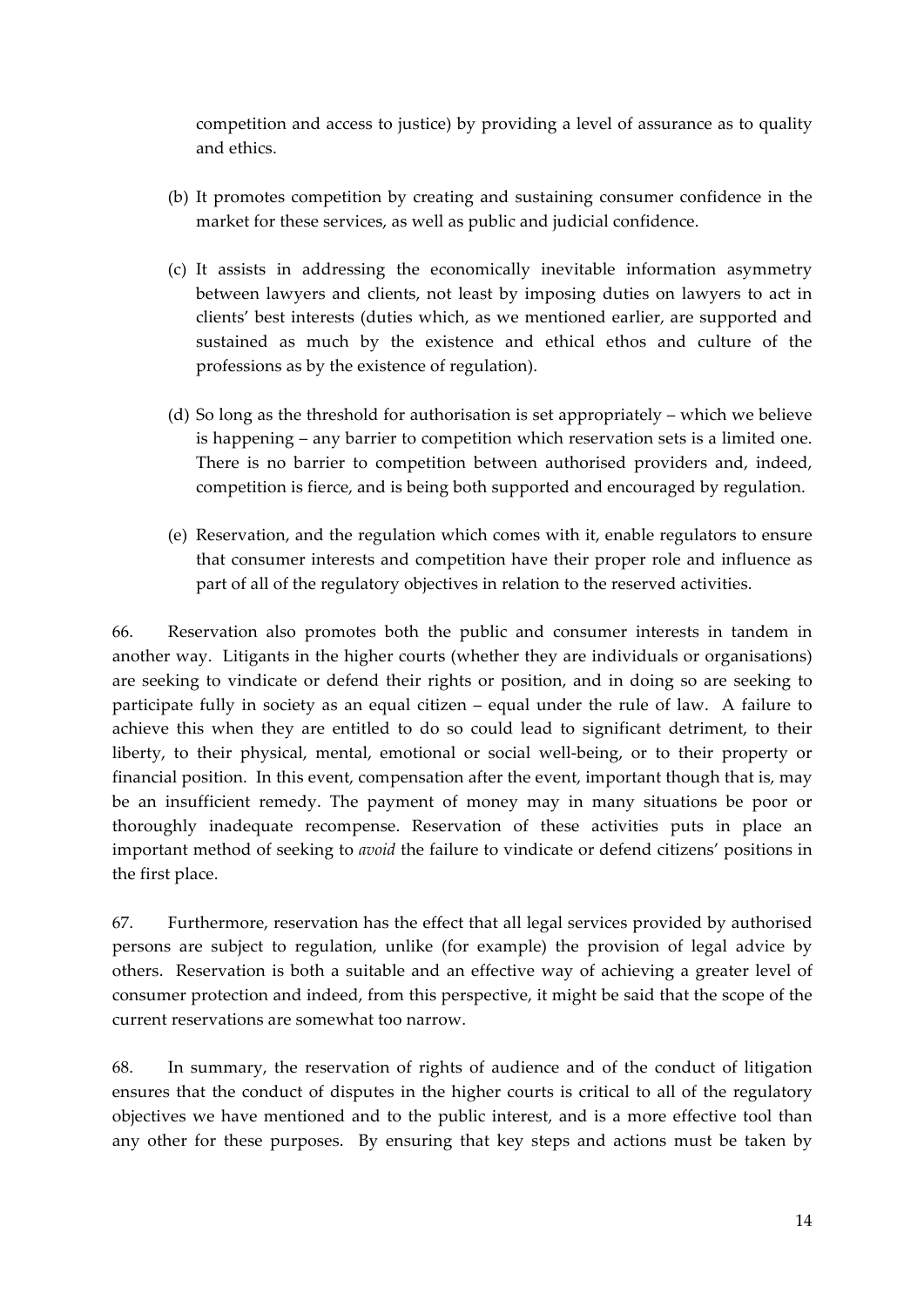authorised persons, it ensures that the process is conducted in accordance with those objectives and the professional principles set out in the Legal Services Act.

69. Reserved instrument activities, the administration of oaths and notarial activities are less directly concerned with the activities of barristers as barristers are rarely involved in these activities in practice. We do, however, have an interest in maintaining these as reserved legal activities for public interest reasons. In particular,

- (a) Many of the points we have already mentioned in relation to rights of audience and the conduct of litigation will also apply to court-related instrument activities. The points which follow may also apply, depending on the nature of the instrument.
- (b) So far as property-related reserved instrument activities are concerned, our system of conveyancing, the integrity of our system of land registration (which carries a state guarantee and indemnity), and the reliability of unregistered titles, depend on the reliability, integrity and competence of those carrying out these reserved instrument activities. The absence of reservation could lead to both breaking down, and/or to both becoming more expensive and less efficient, and to a widespread loss of confidence in conveyancing and in the property market. This could only damage the economic interests and efficiency of the UK, as well as damage its reputation internationally. We would also see additional justification in the fact that these activities relate to the creation of (valuable) legal interests in land, to the completion of significant financial transactions, and to the protection of existing owners of land from exploitation and fraud.
- (c) Oaths are administered only in circumstances where it is important to the administration of justice and/or to the public interest that a transaction or document is authenticated and given additional importance through the formality of an oath, and/or that the contents of a document are given added reliability through the administration of an oath. The making of an oath brings added sanctions for an untruthful oath, but the aim is to ensure that a document authenticated by an oath should be reliable in the first place. The standing of an oath is dependent to a large degree on the reliability and standing of the person administering it. It is essential that oaths are administered only by those in whom the courts, the state, and the public can have proper confidence. Reservation of this activity ensures this.
- (d) For similar reasons, the public importance (both domestically and internationally) of the activities of notaries mean that it is essential that this activity should be a reserved legal activity.
- (e) Reservation of these activities also serves both the consumer and public interest in a manner similar to that which we described in paragraph 64 above. These